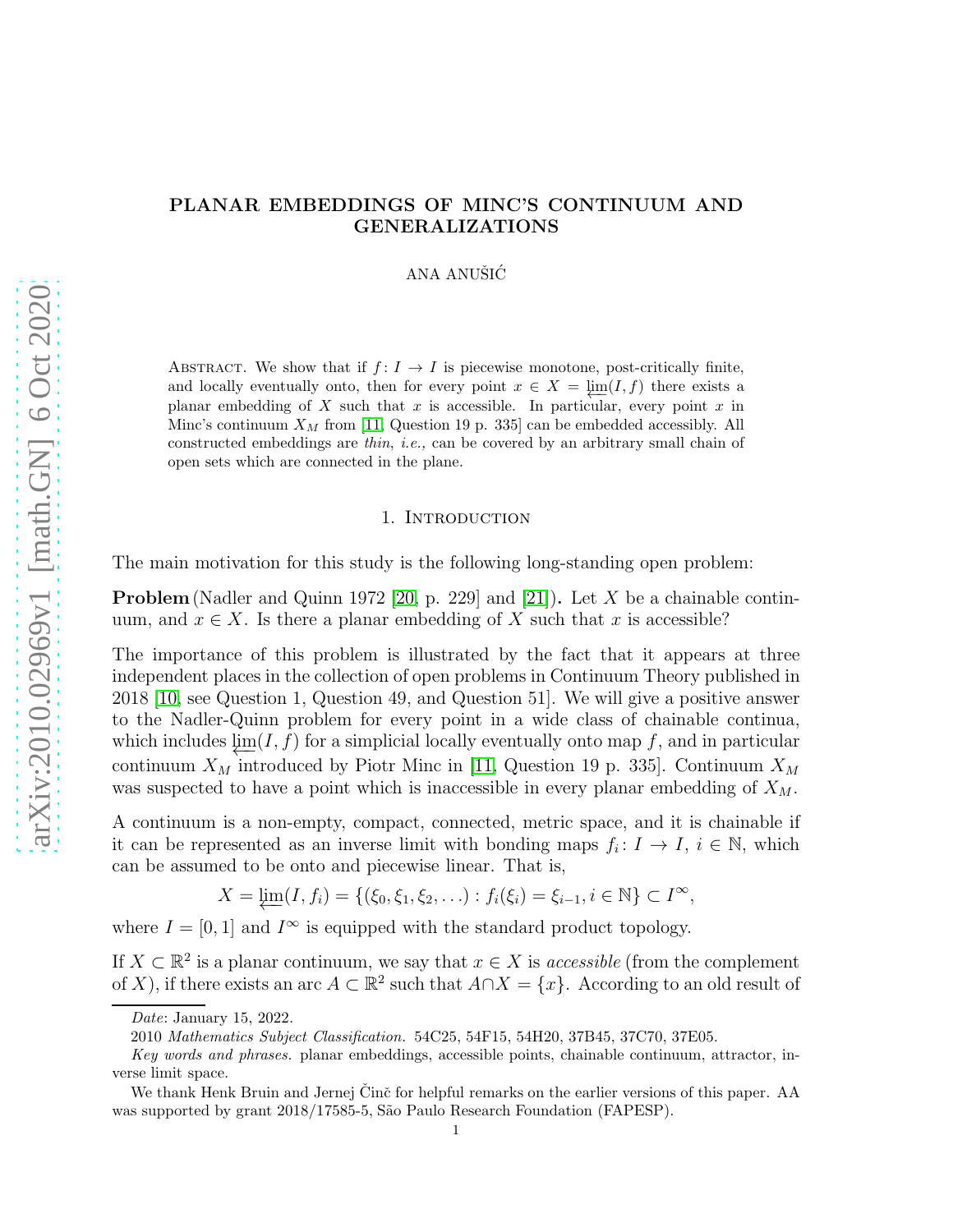### $2 \overline{\text{ANA ANUŠI}\text{C}}$

Bing [\[6\]](#page-14-4), every chainable continuum can be embedded in the plane, making some points accessible and possibly leaving some inaccessible. In fact, if  $X$  is indecomposable, there are going to be many inaccessible points in every planar embedding of  $X$ , see [\[16\]](#page-14-5). For further results on planar embeddings of chainable continua and accessibility, see *e.g.* the related results on the pseudo-arc in [\[7,](#page-14-6) [12,](#page-14-7) [23\]](#page-14-8), unimodal inverse limit spaces in [\[1,](#page-13-0) [2\]](#page-14-9), Knaster continua in [\[9,](#page-14-10) [14,](#page-14-11) [15\]](#page-14-12), or hereditary decomposable chainable continua in [\[18,](#page-14-13) [22\]](#page-14-14).

In [\[4\]](#page-14-15) (jointly with Henk Bruin and Jernej Cinč), we show that if  $x = (x_0, x_1, x_2, \ldots) \in$  $X = \varprojlim(I, f_i)$  is such that  $x_i$  is *not in a zigzag of*  $f_i$  for every  $i \in \mathbb{N}$ , then we can embed X in the plane with x accessible, see [\[4,](#page-14-15) Theorem 7.3]. Precise definition of what it means to be contained in a zigzag is given in Definition [3.1,](#page-4-0) see also Figure [4,](#page-4-1) and the rest of Section [3](#page-3-0) for some basic properties. Here we will shortly give an intuitive reason why this notion has an affect on accessibility. If  $x$  is not in a zigzag of  $f$ , then we can "permute" the graph of f such that we "expose" the point  $(x, f(x))$  in the graph of f. To be more precise, for every  $\varepsilon > 0$  there exists an embedding  $\alpha: I \to I^2$ , such that  $|\pi_2(\alpha(y)) - f(y)| < \varepsilon$  for every  $y \in I$ , and the straight line joining  $\alpha(x)$  with  $(1, f(x))$ intersects  $\alpha(I)$  only in  $\alpha(x)$ , see Figure [1.](#page-1-0) Here  $\pi_2: I^2 \to I$  is the projection on the second coordinate.



<span id="page-1-0"></span>FIGURE 1. Permuting the graph to expose points. Graph of  $f$  is given on the left, with point  $(x, f(x))$  denoted by a circle. The horizontal arc joining  $(x, f(x))$  with  $(1, f(x))$  intersects the graph multiple times. On the right we construct a permutation  $\alpha: I \to I^2$  of the graph, exposing  $\alpha(x)$ . Note that  $(x, f(x))$  in the boldface area cannot be exposed.

The results of this paper will mostly be stated for chainable continua which can be represented as inverse limits with a single bonding map  $f: I \to I$ . Not every chainable continuum is like that, see *e.g.* [\[13\]](#page-14-16). The reason for this restriction, other than simplicity of notation, is the dynamical nature of spaces  $\lim(I, f)$ . It was shown by Barge and Martin in [\[5\]](#page-14-17), with the use of Brown's theorem [\[8\]](#page-14-18), that every  $\lim(I, f)$  can be embedded in the plane as global attractor of a planar homeomorphism  $F: \mathbb{R}^2 \to \mathbb{R}^2$ , which acts on the attractor as the *shift homeomorphism* given by  $\sigma((x_0, x_1, x_2, \ldots)) = (f(x_0), x_0, x_1, \ldots).$ It is still not completely clear which planar embeddings of  $\lim(I, f)$  allow  $\sigma$  to be extended to a homeomorphism of the plane. This question was first asked by Boyland (in 2015) for unimodal maps  $f$ , see the discussion in Section 8 of [\[2\]](#page-14-9).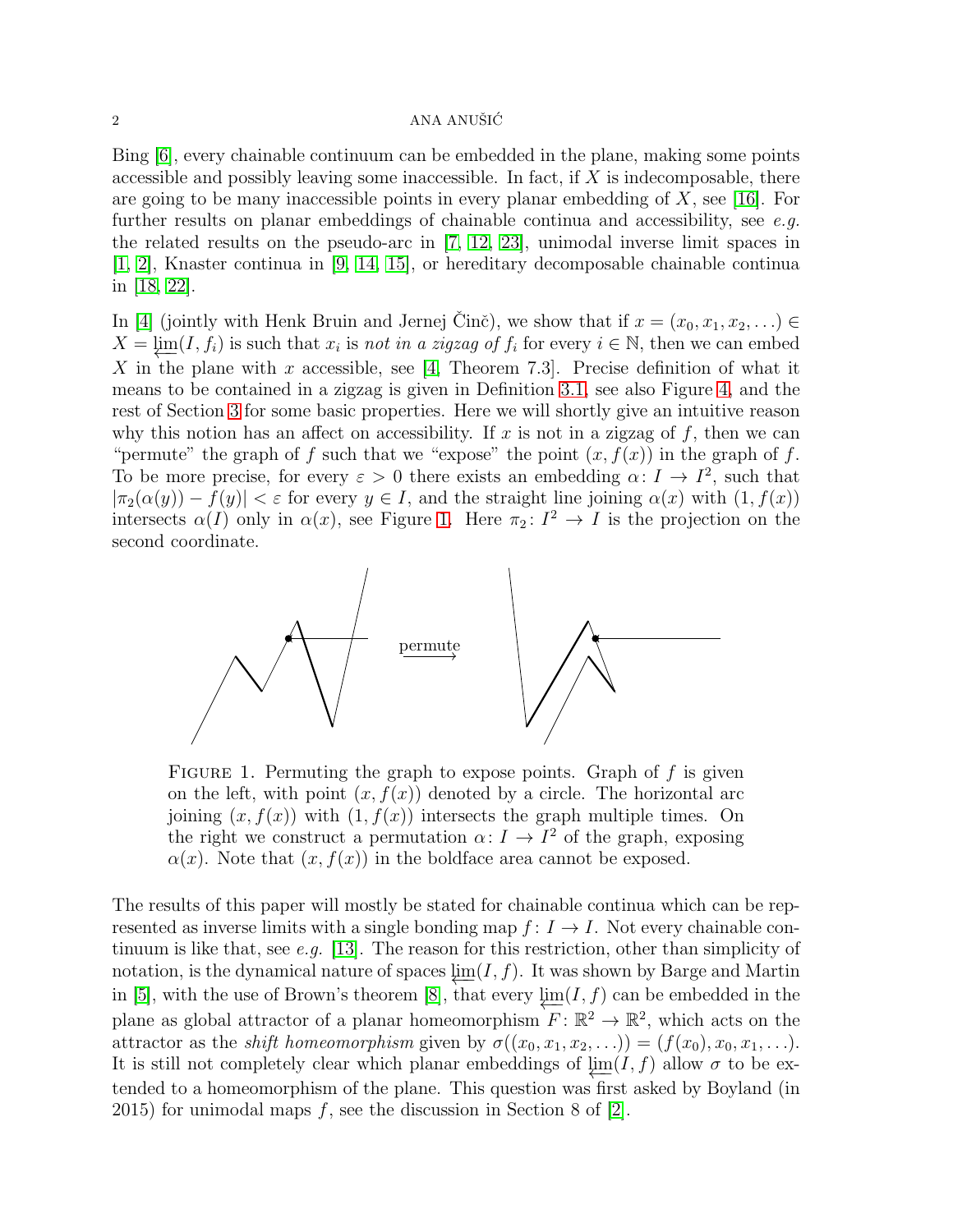The ideas in this paper originated from the study of continuum  $X_M = \underline{\lim}(I, f_M)$ , where  $f_M: I \to I$  is given in Figure [2.](#page-2-0) It was introduced by Piotr Minc in 2001, where he asks:

**Question** (Minc [\[11,](#page-14-0) Question 19 p. 335]). Is there a planar embedding of  $X_M$  such that  $p = (1/2, 1/2, \ldots)$  is accessible?

Note that  $1/2$  is in a zigzag of f, so the theory from [\[4\]](#page-14-15) does not help. Actually,  $1/2$  is in a zigzag of  $f^n$  for every  $n \in \mathbb{N}$ , so it is not helpful if we represent  $X_M$  as  $\varprojlim(I, f_M^{n_i}),$ where  $(n_i)_{i\in\mathbb{N}}$  is any sequence of natural numbers. However, it turns out that there is another representation of  $X_M$  in which coordinates of p will not be in zigzags of bonding maps. We will construct a map  $g: I \to I$  for which there is a homeomorphism h:  $X_M$  →  $\lim_{M} (I, g)$  such that  $h(p) = (1/2, 1/2, 1/2, ...)$ , and such that  $1/2$  is not in a zigzag of  $g$ , thus answering Minc's question in positive. See the graph of  $g$  in Figure [8.](#page-10-0) Actually, in Section [4](#page-7-0) we show that every point of  $X_M$  can be embedded accessibly, see Theorem [4.3.](#page-9-0) We note that all the constructed embeddings are *thin*, *i.e.,* the planar representation can be covered with an arbitrary small chain of open and connected sets in the plane.



<span id="page-2-0"></span>FIGURE 2. Minc's map  $f_M$  and its second iterate  $f_M^2$ , illustrating that  $1/2$  is in a zigzag of  $f_M^n$  for every  $n \in \mathbb{N}$ .

Finally, in Section [5](#page-10-1) we generalize the construction to  $\lim(I, f)$ , where f is assumed to be piecewise monotone, locally eventually onto (leo), and with eventually periodic critical points, see Corollary [5.8.](#page-13-1) The leo assumption is not very restrictive; any piecewise monotone interval map without restrictive intervals, periodic attractors, or wandering intervals is conjugate to a piecewise linear leo map, or semi-conjugate otherwise (see *e.g.* [\[17\]](#page-14-19)). Furthermore, every simplicial map f has eventually periodic critical points. We note that Minc's map  $f_M$  satisfies all the properties above. However, for the clarity of the exposition, we will explain the construction in the special case of  $X_M$  before proceeding to the more general theory.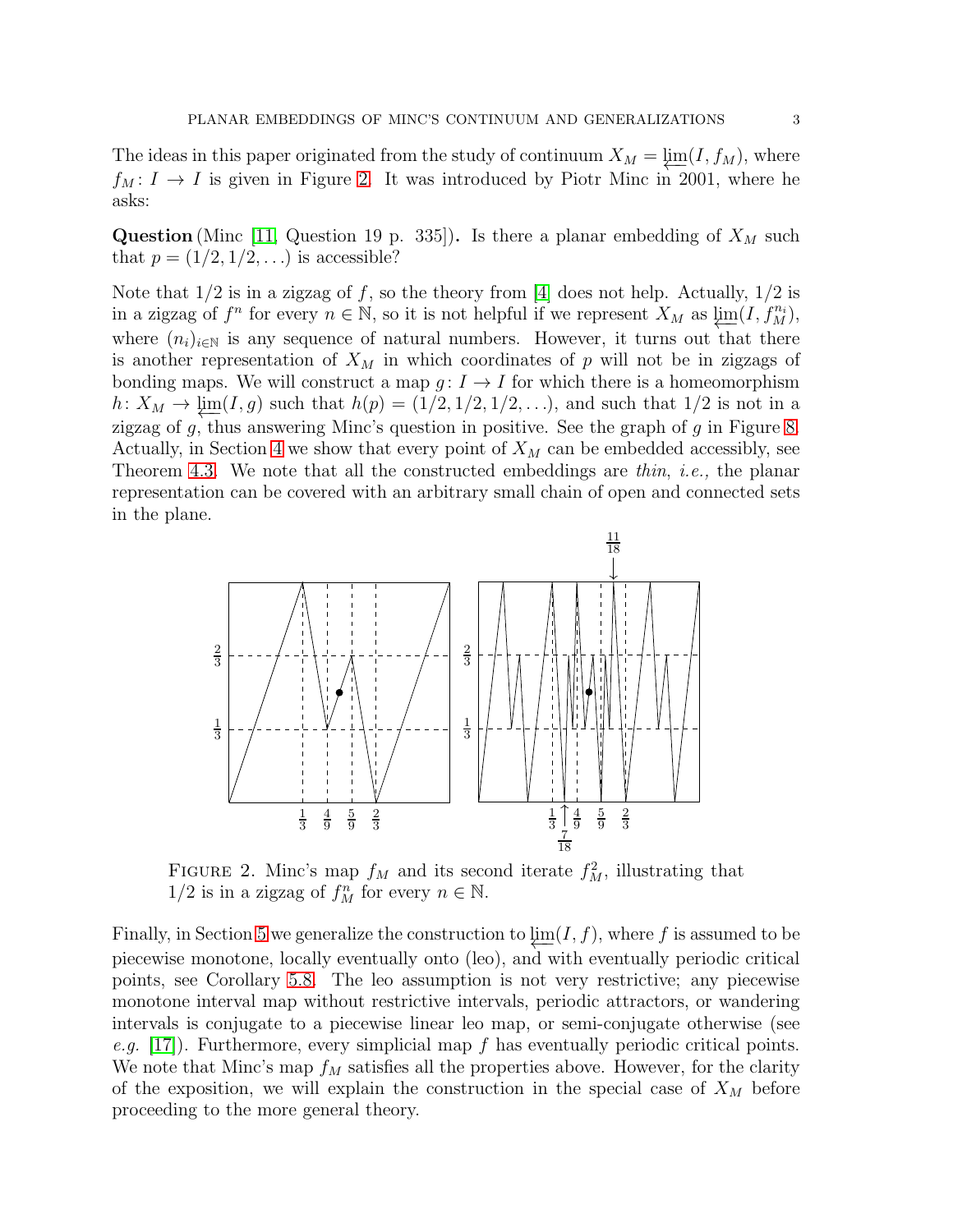### $4 \,$  ANA ANUŠIĆ

### 2. Preliminaries

Set of natural numbers will be denoted by N and  $\mathbb{N}_0 = \mathbb{N} \cup \{0\}$ . A *continuum* is a nonempty, compact, connected, metric space. An *arc* is a space homeomorphic to the unit interval  $I = [0, 1]$ . Given two continua X, Y, a continuous function  $f: X \to Y$  is called a *map*. A map  $f: I \to I$  is called *piecewise monotone* if there is  $m \geq 0$ , and points  $0 = c_0 < c_1 < \ldots < c_m < c_{m+1} = 1$ , such that  $f|_{[c_i, c_{i+1}]}$  is strictly monotone for every  $i \in \{0, \ldots, m\}$ . For  $i \in \{1, \ldots, m\}$ , points  $c_i$  are called *critical points of* f, and  $\{c_1, \ldots, c_m\}$  is called *critical set of f*. For the simplicity of notation, we will often include  $0 = c_0$  and  $c_{m+1} = 1$  in the critical set.

Given a sequence of continua  $X_i$ ,  $i \in \mathbb{N}_0$ , and maps  $f_i: X_i \to X_{i-1}$ ,  $i \in \mathbb{N}$ , we define the *inverse limit space* of the inverse system  $(X_i, f_i)$  as:

$$
\varprojlim(X_i, f_i) := \{(\xi_0, \xi_1, \xi_2, \xi_3, \ldots) : f_i(\xi_i) = \xi_{i-1}, i \in \mathbb{N}\} \subset \prod_{i=0}^{\infty} X_i,
$$

and equip it with the product topology, *i.e.,* the smallest topology in which all coordinate projections  $\pi_i: \varprojlim(X_i, f_i) \to X_i, i \in \mathbb{N}_0$  are continuous. Then  $\varprojlim(X_i, f_i)$  is also a continuum. If there is a continuum X such that  $X_i = X$  for all  $i \in \mathbb{N}$ , the inverse limit space is denoted by  $\varprojlim(X, f_i)$ , and if additionally there is  $f : X \to X$  such that  $f_i = f$ for all  $i \in \mathbb{N}$ , it is denoted by  $\lim_{x \to \infty} (X, f)$ .

A *chain* C in a continuum X is a set  $\mathcal{C} = \{\ell_1, \ldots, \ell_n\}$ , where  $\ell_i, i \in \{1, \ldots, n\}$  are non-empty open sets in X such that  $\ell_i \cap \ell_j \neq \emptyset$  if and only if  $|i - j| \leq 1$ . Sets  $\ell_i$  are called *links* of  $\mathcal C$ . Note that we do not necessarily assume that  $\ell_i$  are connected sets in X (and they most often will not be). *Mesh* of  $C$  is the maximal diameter of all links of C. We say that X is *chainable* if for every  $\varepsilon > 0$  there is a chain in X of mesh  $\leq \varepsilon$ which covers X. Every chainable continuum can be represented as  $\lim(I, f_i)$ , for some maps  $f_i: I \to I$  which can be assumed to be piecewise linear and surjective.

Given a map  $f: I \to I$  and  $n \in \mathbb{N}$ , by  $f^n$  we denote its nth iterate, *i.e.*,  $f^1 = f$ and  $f^n = f^{n-1} \circ f$  for all  $n > 1$ . Given a sequence of natural numbers  $(n_i)_{i \in \mathbb{N}}$ , the spaces  $\lim_{m}$ (I, f<sup>n<sub>i</sub>)</sub> and  $\lim_{m}$ (I, f) are homeomorphic, with a homeomorphism given by</sup>  $\lim_{\xi_n \to 0} (I, f) \ni (\xi_0, \xi_1, \xi_2, \xi_3, \ldots) \mapsto (\xi_0, \xi_{n_1}, \xi_{n_1+n_2}, \xi_{n_1+n_2+n_3}, \ldots) \in \underleftarrow{\lim}_{\xi_n} (I, f^{n_i}).$  Moreover, if we are given a sequence  $(n_i)_{i\in\mathbb{N}}$  of natural numbers, and maps  $s_i, t_i, g_i: I \to I$  such that the diagram from Figure [3](#page-4-2) commutes, then  $\lim_{\Delta f}(I, f)$  is homeomorphic to  $\lim_{\Delta f}(I, g_i)$ . The homeomorphism between  $\varprojlim(I, f_i^n)$  and  $\varprojlim(I, g_i)$  is given by  $(\xi_0, \xi_1, \xi_2, \xi_3, \ldots) \mapsto$  $(s_1(\xi_1), s_2(\xi_2), s_3(\xi_3), \ldots)$ . For the more general theory of homeomorphisms of inverse limits, see [\[19\]](#page-14-20).

## 3. Planar embeddings, zigzags, and accessibility

<span id="page-3-0"></span>Given a continuum X, by its *planar embedding* we mean a homeomorphism  $\nu: X \rightarrow$  $\nu(X) \subset \mathbb{R}^2$ . It is known that every chainable continuum can be embedded in the plane,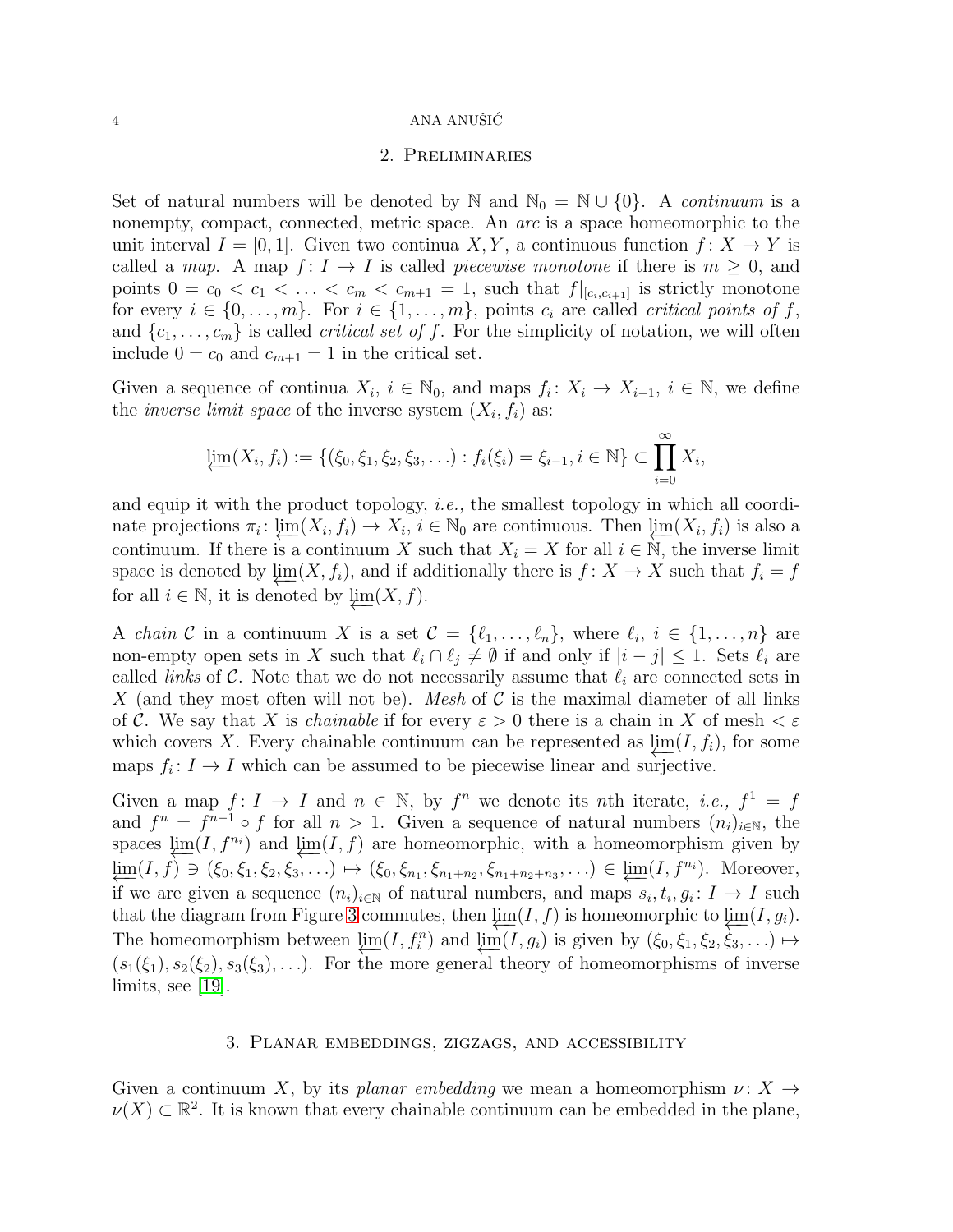

<span id="page-4-2"></span>Figure 3. Commutative diagram.

[\[6\]](#page-14-4). Given a continuum  $X \subset \mathbb{R}^2$ , and  $\xi \in X$ , we say that  $\xi$  is *accessible from the complement* (or just *accessible*) if there is an arc  $A \subset \mathbb{R}^2$  such that  $A \cap X = \{\xi\}.$ 

<span id="page-4-0"></span>**Definition 3.1.** Let  $f : I \to I$  be a piecewise monotone map with critical points  $0 < c_1 < \ldots < c_m < 1$ . We say that  $y \in I$  is *inside a zigzag of* f if for every  $k \in \{1, \ldots, m-1\}$  such that  $y \in [c_k, c_{k+1}]$ , there exist  $a, b \in I$  such that  $a < c_k$  $c_{k+1} < b \in I$  and either

- (1)  $f(c_k) > f(c_{k+1})$  and  $f|_{[a,b]}$  assumes its global minimum at a and its global maximum at  $b$ , or
- (2)  $f(c_k) < f(c_{k+1})$  and  $f|_{[a,b]}$  assumes its global maximum at a and its global minimum at b.

See Figure [4.](#page-4-1)



<span id="page-4-1"></span>FIGURE 4. Point  $y \in I$  is in a zigzag of f if and only if  $y \in (c_3, c_4)$ . Point  $y \in I$  is in a zigzag of g if and only if  $y \in (c_1, c_2) \cup (c_3, c_4)$  (in boldface).

Note that if  $\{c_1, \ldots, c_m\}$  are critical points of f, then e.g. points in  $[0, c_1]$  and  $[c_m, 1]$ are never in a zigzag of  $f$ . We can say more:

<span id="page-4-3"></span>**Remark 3.2.** Note that if  $f(c_k) \in \{0,1\}$ , then for every  $a < b$  such that  $a < c_k$  $c_{k+1} < b, c_k$  is a local minimum or a local maximum of  $f|_{[a,b]}$ . Thus no point in  $[c_k, c_{k+1}]$ is contained in a zigzag of  $f$ .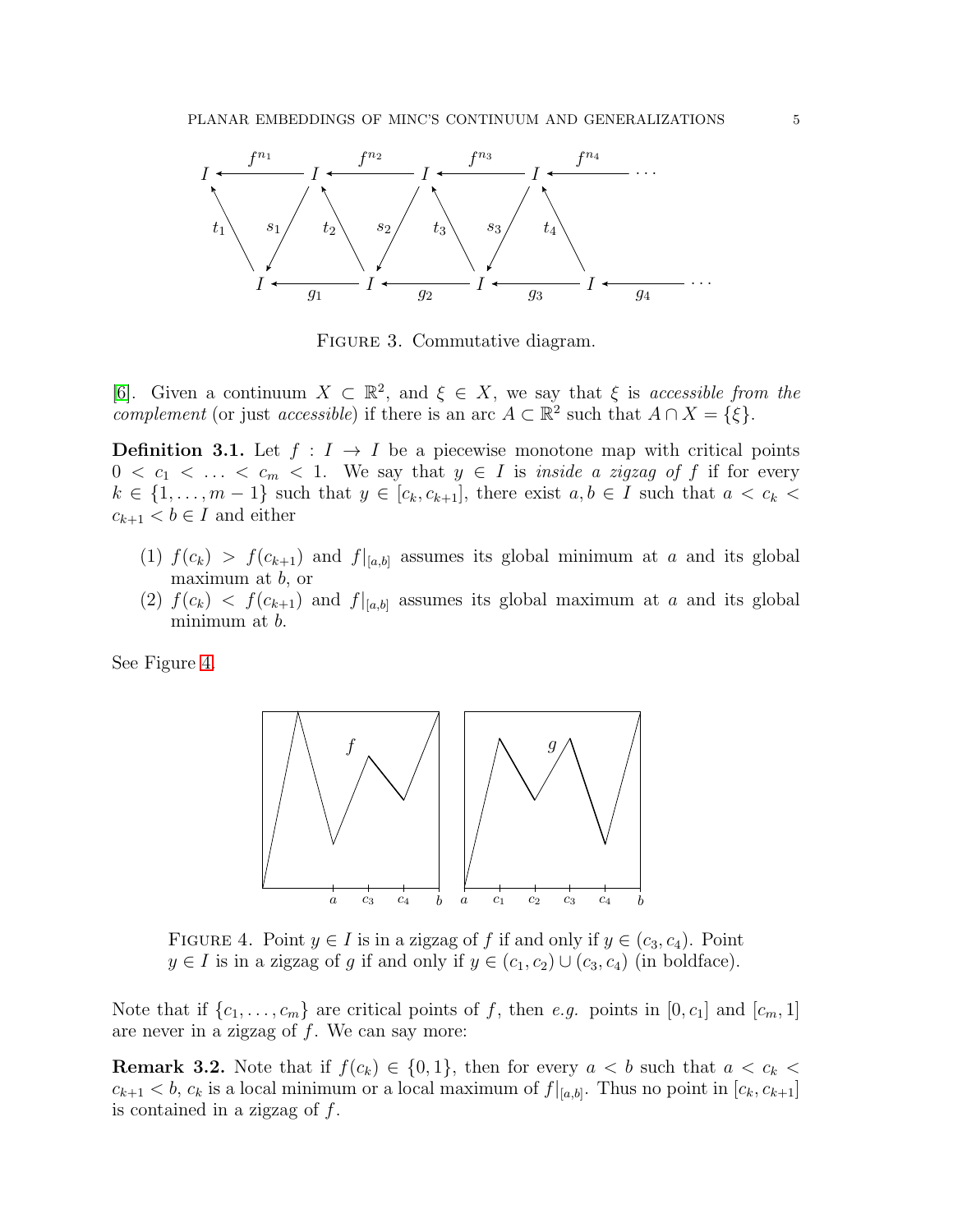### $6 \overline{\phantom{a}}$  ANA ANUŠIĆ

The following lemma gives another criterion which determines when a point is not in a zigzag. It will be used in the proof of Theorem [5.2.](#page-10-2)

<span id="page-5-1"></span>**Lemma 3.3.** Let  $f: I \to I$  be a piecewise monotone map, and  $y \in I$ . Assume that *there exist*  $a < b \in I$  *such that*  $y \in [a, b]$ *,*  $f(t) \notin \{f(a), f(b)\}$  *for all*  $t \in (a, b)$ *, and either*

- (1)  $f(a) \in \{0, 1\}$  *and*  $f|_{[y,b]}$  *is one-to-one, or*
- (2)  $f(b) \in \{0, 1\}$ *, and*  $f|_{[a,y]}$  *is one-to-one.*

*Then* y *is not in a zigzag of* f*.*

*Proof.* Assume first that (1) holds, and  $f(a) = 0$ . Then  $f((a, b)) = (0, f(b))$ , and since  $f|_{[y,b]}$  is one-to-one, also  $f((y,b)) = (f(y), f(b))$ . Thus for adjacent critical points  $c_k, c_{k+1}$  of f such that  $[y, b] \subseteq [c_k, c_{k+1}]$ , it holds that  $f(c_k) < f(c_{k+1})$ . If y is in a zigzag of f, there exist  $\alpha, \beta \in I$  such that  $\alpha < c_k < c_{k+1} < \beta$ , and  $f|_{[\alpha,\beta]}$  assumes its global maximum in  $\alpha$ , and global minimum in  $\beta$ . However, since  $f(t) < f(b)$  for all  $t \in [a, b)$ , it must hold that  $\alpha < a$ . But then  $a \in [\alpha, \beta]$ , and since  $f(a) = 0$ , it follows that a is a local minimum of  $f|_{[\alpha,\beta]}$ , which is a contradiction with  $\beta$  being the global minimum.

Assume that (1) holds, with  $f(a) = 1$ . Then  $f((a, b)) = (f(b), 1)$ , thus also  $f((y, b)) =$  $(f(b), f(y))$ . It follows that if  $[y, b] \subseteq [c_k, c_{k+1}]$ , then  $f(c_k) > f(c_{k+1})$ . So if y is in a zigzag of f, there exist  $\alpha, \beta \in I$  such that  $\alpha < c_k < c_{k+1} < \beta$ ,  $\alpha$  is the global minimum, and  $\beta$  is the global maximum of  $f|_{[\alpha,\beta]}$ . However, since  $f(t) > f(b)$  for all  $t \in [a,b)$ , it must hold that  $\alpha < a$ . But then  $a \in [\alpha, \beta]$ , and since  $f(a) = 1$ , it follows that a is a local maximum of  $f|_{[\alpha,\beta]}$ , which is a contradiction.

Case (2) follows similarly.  $\square$ 

<span id="page-5-0"></span>**Proposition 3.4.** Let  $f, g: I \to I$  be piecewise monotone maps. If  $y \in I$  is in a zigzag *of*  $g \circ f$ *, then*  $y$  *is in a zigzag of*  $f$ *, or*  $f(y)$  *is in a zigzag of g*.

*Proof.* Assume that y is not in a zigzag of f and  $f(y)$  is not in a zigzag of g.

**Claim 1.** We claim that for every  $a < y < b$  such that  $g \circ f((a, b)) = (g(f(a)), g(f(b))),$ there exists a maximal interval  $J \subset [a, b]$  such that  $y \in J$ , and  $g \circ f|_J$  is monotone increasing.

(a) Assume that  $f|_{[a,b]}$  is increasing. Thus  $f((a,b)) = (f(a), f(b))$ , and  $g|_{[f(a),f(b)]}$  is also increasing, and  $g((f(a), f(b))) = (g(f(a)), g(f(b))).$ 

Let  $\alpha < \beta$  be such that  $a \leq \alpha \leq y \leq \beta \leq b$ ,  $f|_{[\alpha,\beta]}$  is monotone, and such that  $[\alpha,\beta] \ni y$ is a maximal such interval. If y is a critical point of f, then we choose  $[\alpha, \beta]$  such that  $f|_{[\alpha,\beta]}$  is increasing.

Assume that y is not a critical point of f. If  $\alpha = a$ , or  $\beta = b$ , then  $f|_{[\alpha,\beta]}$  is obviously increasing. Furthermore, since we assumed that y is not in a zigzag of f, if  $a < \alpha <$  $\beta < b$ , then  $f|_{[\alpha,\beta]}$  must also be increasing.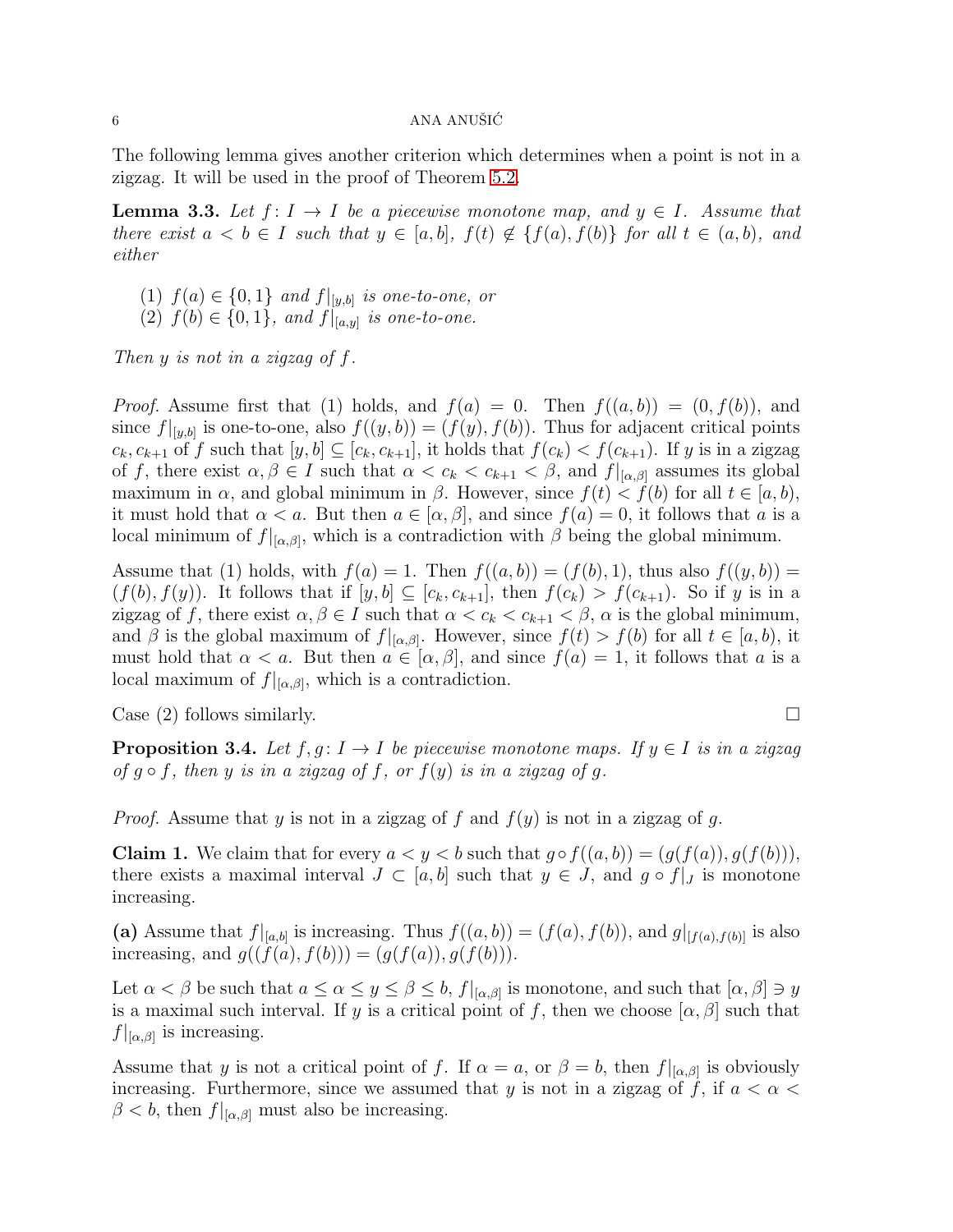Similarly, let  $\gamma < \delta$  be such that  $f(a) \leq \gamma \leq f(y) \leq \delta \leq f(b)$ ,  $g|_{[\gamma,\delta]}$  is monotone, and  $[\gamma, \delta] \ni f(y)$  is a maximal such interval. Again, if  $f(y)$  is a critical point of g, we choose  $[\gamma, \delta]$  such that  $g|_{[\gamma, \delta]}$  is increasing. If  $f(y)$  is not a critical point of g, since  $f(y)$  is not in a zigzag of g, similarly as before we conclude that  $g|_{[\gamma,\delta]}$  is increasing.

Define  $J := f^{-1}([\gamma, \delta]) \cap [\alpha, \beta]$ . Then J is an interval, and it is a maximal interval which contains y such that  $g \circ f|_J$  is monotone. Moreover, since  $J \subset [\alpha, \beta]$ , and  $f(J) \subset [\gamma, \delta]$ , and  $f|_{[\alpha,\beta]}, g|_{[\gamma,\delta]}$  are monotone increasing, it follows that  $g \circ f|_J$  is also monotone increasing.

(b) Assume that  $f|_{[a,b]}$  is decreasing. Thus  $f((a,b)) = (f(b), f(a)), g|_{[f(a), f(b)]}$  is also decreasing, and  $g((\dot{f}(b), f(a))) = (g(f(a)), g(f(b)))$ . We take  $\alpha, \beta$  as in the previous paragraph, but this time if y is a critical point of f, we choose such that  $f|_{[\alpha,\beta]}$  is decreasing. Again we conclude that  $f|_{[\alpha,\beta]}$  is decreasing in any case. Similarly we find  $\gamma, \delta$  as before, but if  $f(y)$  is a critical point of g, we choose  $g|_{[\gamma,\delta]}$  to be decreasing. We conclude that  $g|_{[\gamma,\delta]}$  is decreasing in any case. So  $J := f^{-1}([\gamma,\delta]) \cap [\alpha,\beta]$  is again a maximal interval which contains y such that  $f|_J$  is monotone. Since in this case  $f|_{[\alpha,\beta]}$ and  $g|_{[\gamma,\delta]}$  are both decreasing,  $g \circ f|_J$  is again monotone increasing.

**Claim 2.** We claim that for every  $a < y < b$  such that  $g \circ f((a, b)) = (g(f(b)), g(f(a))),$ there exists a maximal interval  $J \subset [a, b]$  such that  $y \in J$ , and  $g \circ f|_J$  is monotone decreasing.

(a) Assume that  $f|_{[a,b]}$  is increasing. Thus  $f((a, b)) = (f(a), f(b))$ , and  $g|_{[f(a), f(b)]}$  is decreasing,  $g((f(a), f(b))) = (g(f(b)), g(f(a)))$ . We define  $\alpha, \beta, \gamma, \delta$  as before, and this time we conclude that  $f|_{[\alpha,\beta]}$  is increasing, and  $g|_{[\gamma,\delta]}$  is decreasing. Then  $J :=$  $f^{-1}([\gamma,\delta]) \cap [\alpha,\beta]$  is again a maximal interval which contains y such that  $f|_J$  is monotone. Since in this case  $f|_{[\alpha,\beta]}$  is increasing, and  $g|_{[\gamma,\delta]}$  is decreasing,  $g \circ f|_J$  is monotone decreasing.

(b) Assume that  $f|_{[a,b]}$  is decreasing. Thus  $f((a, b)) = (f(b), f(a)), g|_{[f(a), f(b)]}$  is increasing, and  $g((f(b), f(a))) = (g(f(b)), g(f(a)))$ . Now  $f|_{[\alpha,\beta]}$  is decreasing, and  $g|_{[\gamma,\delta]}$ is increasing. Then  $J := f^{-1}([\gamma, \delta]) \cap [\alpha, \beta]$  is a maximal interval which contains y such that  $f|_J$  is monotone, and  $f|_J$  is monotone decreasing.

Recall that if y is in a zigzag of  $g \circ f$ , then there are  $a \leq y \leq b$  such that for every maximal interval  $J \ni y$  such that  $g \circ f|_J$  is monotone, either

(1)  $g \circ f((a, b)) = (g(f(a)), g(f(b)))$ , and  $g \circ f|_J$  is decreasing, or (2)  $q \circ f((a, b)) = (q(f(b)), q(f(a))),$  and  $q \circ f|_J$  is increasing.

Thus Claims 1 and 2 imply that y is not in a zigzag of  $g \circ f$ .

Let X be a continuum and  $\nu: X \to \nu(X) \subset \mathbb{R}^2$  be an embedding of X in the plane. We say that  $\nu$  is a *thin embedding* (also called C-embedding in [\[3\]](#page-14-21)) if for every  $\varepsilon > 0$  there is a chain  $\mathcal{C} = \{\ell_1, \ldots, \ell_n\}$  of  $\nu(X)$  which covers  $\nu(X)$ , and such that  $\ell_i$  is a connected set in  $\mathbb{R}^2$  for every  $i \in \{1, \ldots, n\}.$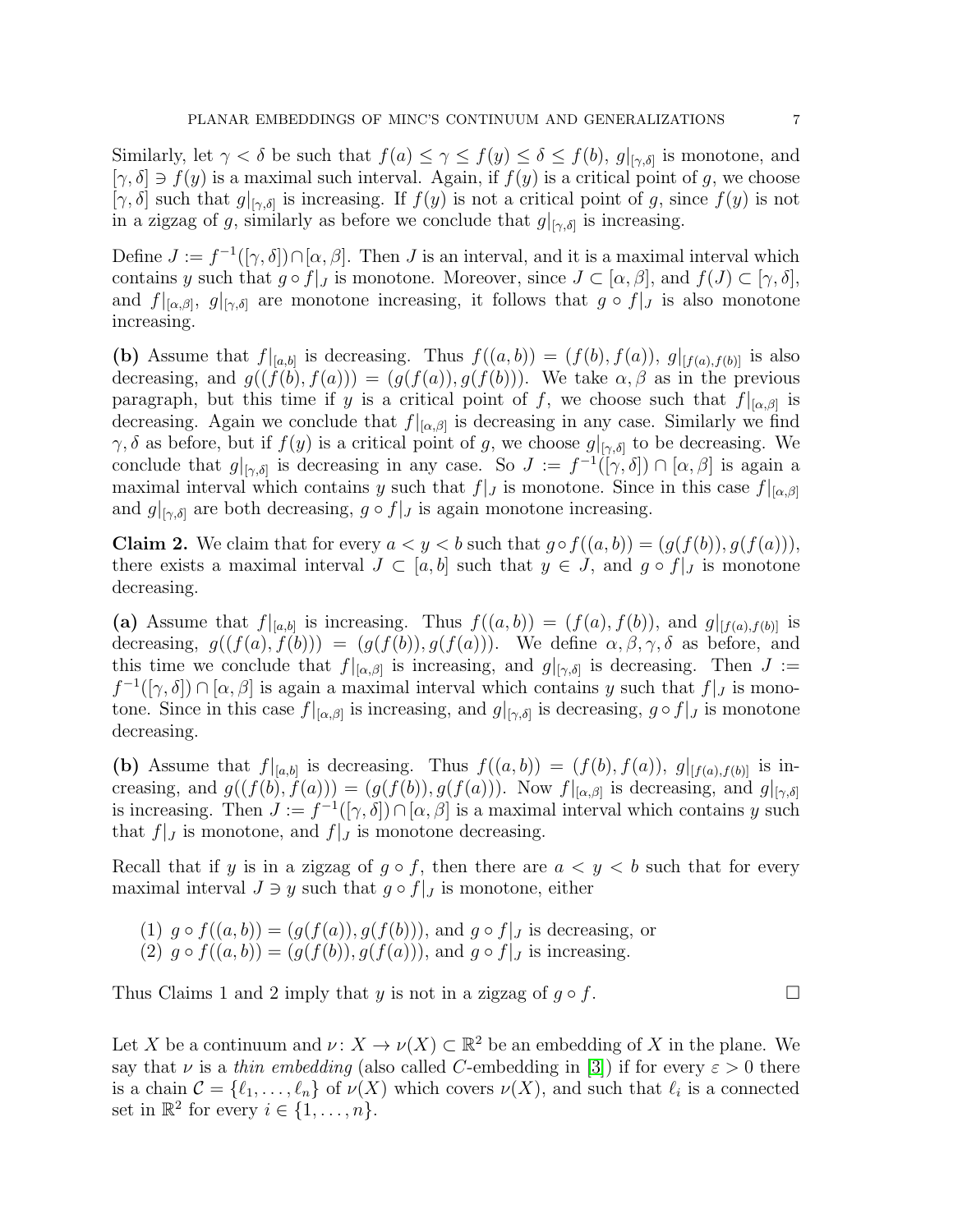### 8  $\blacksquare$  ANA ANUŠIĆ

The following theorem gives a connection between accessibility and zigzags in bonding maps.

<span id="page-7-1"></span>**Theorem 3.5.** [\[4,](#page-14-15) Theorem 7.3] *Let*  $X = \varprojlim \{I, f_i\}$  *where each*  $f_i: I \to I$  *is a continuous piecewise monotone surjection.* If  $x = (x_0, x_1, x_2, ...) \in X$  *is such that for each*  $i \in \mathbb{N}$ ,  $x_i$  is not inside a zigzag of  $f_i$ , then there exists a thin embedding  $\nu \colon X \to \nu(X)$ *of* X in the plane such that  $\nu(x)$  *is an accessible point of*  $\nu(X)$ *.* 

<span id="page-7-2"></span>**Theorem 3.6.** Let  $X = \varprojlim(I, f)$ , and assume that there exist sequences  $(n_i)_{i \in \mathbb{N}} \subset \mathbb{N}$ ,  $(s_i)_{i\in\mathbb{N}}, (t_i)_{i\in\mathbb{N}},$  where  $s_i, t_i: I \to I$  are onto maps for every  $i \in \mathbb{N}$ , such that  $t_i \circ s_i = f^{n_i}$ *for every*  $i \in \mathbb{N}$ *. Define*  $g_i = s_i \circ t_{i+1}$  *for*  $i \in \mathbb{N}$ *; then the diagram in Figure [3](#page-4-2) commutes.* Let  $x = (x_0, x_1, x_2, \ldots) \in X$ . If  $s_i(x_{n_i})$  is not in a zigzag of  $g_{i-1}$  for every  $i \geq 2$ , then *there exists a thin embedding*  $\nu: X \to \mathbb{R}^2$  *such that*  $\nu(x)$  *is accessible.* 

*Proof.* Let  $h: X \to \underline{\lim}(I, g_i)$  be a homeomorphism given by

$$
h((\xi_0,\xi_1,\xi_2,\ldots))=(s_1(\xi_{n_1}),s_2(\xi_{n_2}),s_3(\xi_{n_3}),\ldots).
$$

<span id="page-7-0"></span>By Theorem [3.5,](#page-7-1) there is a thin embedding  $\mu: \varprojlim(I, g_i) \to \mathbb{R}^2$  such that  $\mu(h(x))$  is accessible. Then  $\nu := \mu \circ h : X \to \mathbb{R}^2$  is a thin embedding of X, and  $\nu(x)$  is accessible.  $\Box$ 

### 4. Embeddings of Minc's continuum

In this section we show how to embed every point of Minc's continuum  $X_M$  accessibly. It is important to understand this example since the procedure generalizes to a much wider class of chainable continua. The generalization will be given in the next section.

Recall that  $X_M = \underline{\lim}(I, f_M)$ , where  $f_M$  is given in Figure [2.](#page-2-0) We first construct maps  $s, t, s', t' : I \to I$  such that  $t \circ s = f_M^2$  and  $t' \circ s' = f_M^2$ .

We define  $s, t: I \rightarrow I$  as

$$
s(y) := \begin{cases} \frac{7}{18}(1 - f_M^2(x)), & y \in [0, \frac{7}{18}] \\ y, & y \in [\frac{7}{18}, 1], \end{cases} \qquad t(y) := \begin{cases} 1 - \frac{18}{7}y, & y \in [0, \frac{7}{18}], \\ f_M^2(y), & y \in [\frac{7}{18}, 1], \end{cases}
$$

see Figure [5.](#page-8-0) Note that  $f_M^2(7/18) = 0$ , so s and t are well-defined and continuous. Furthermore, if  $y \in [0, 7/18]$ , then  $s(y) = 7/18(1 - f_M^2(y))$ , and  $s(y) \in [0, 7/18]$ . So  $t(s(y)) = 1 - \frac{18}{7}$  $\frac{18}{7}(\frac{7}{18}(1-f_M^2(y))) = f_M^2(y)$ . If  $y \in [7/18, 1]$ , then  $s(y) = y$ , hence  $t(s(y)) = t(y) = f<sub>M</sub><sup>2</sup>(y)$ . It follows that  $t \circ s = f<sub>M</sub><sup>2</sup>$ .

We define maps  $s', t' : I \to I$  as follows:

$$
s'(y) := \begin{cases} y, & y \in [0, \frac{11}{18}] \\ 1 - \frac{7}{18} f_M^2(y), & y \in [\frac{11}{18}, 1], \end{cases} \qquad t'(y) := \begin{cases} f_M^2(y), & y \in [0, \frac{11}{18}], \\ \frac{18}{7}(1 - y), & y \in [\frac{11}{18}, 1], \end{cases}
$$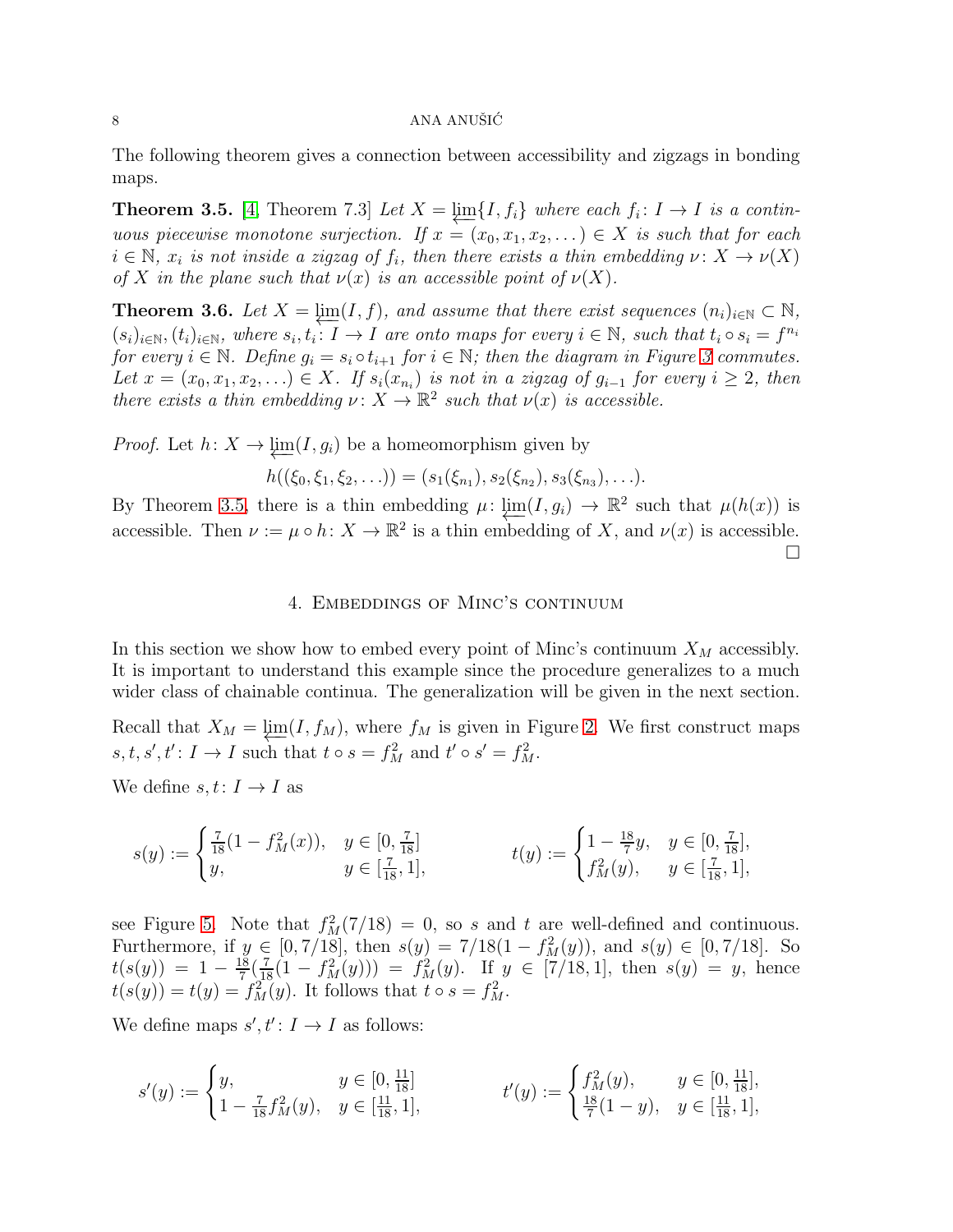

<span id="page-8-0"></span>FIGURE 5. Graphs of maps s and t. Note that  $t \circ s = f_M^2$ .

see Figure [6.](#page-8-1) Since  $f_M^2(11/18) = 1$ , s' and t' are well-defined and continuous. Note also that for  $y \in [0, 11/18]$  we have  $t'(s'(y)) = t'(y) = f_M^2(y)$ , and for  $y \in [11/18, 1]$ , also  $s'(y) \in [11/18, 1]$ , and thus  $t'(s'(y)) = t'(1 - 7/18(f_M^2(y))) = f_M^2(y)$ . It follows that  $t' \circ s' = f_M^2$ .



<span id="page-8-1"></span>FIGURE 6. Graphs of maps s' and t'. Note that  $t' \circ s' = f_M^2$ .

Now let  $x = (x_0, x_1, x_2, x_3, \ldots) \in X_M$ . We will construct a planar embedding  $\nu_x \colon X \to Y$  $\mathbb{R}^2$  such that  $\nu_x(x)$  is accessible.

Note that  $(x_0, x_2, x_4, ...) \in \varprojlim(I, f^2_M)$ . For every  $i \in \mathbb{N}$  we define maps  $s_i, t_i : I \to I$  as one of  $s, s', t, t'$ , depending on the position of the  $(2i)$ <sup>th</sup> coordinate of x as follows: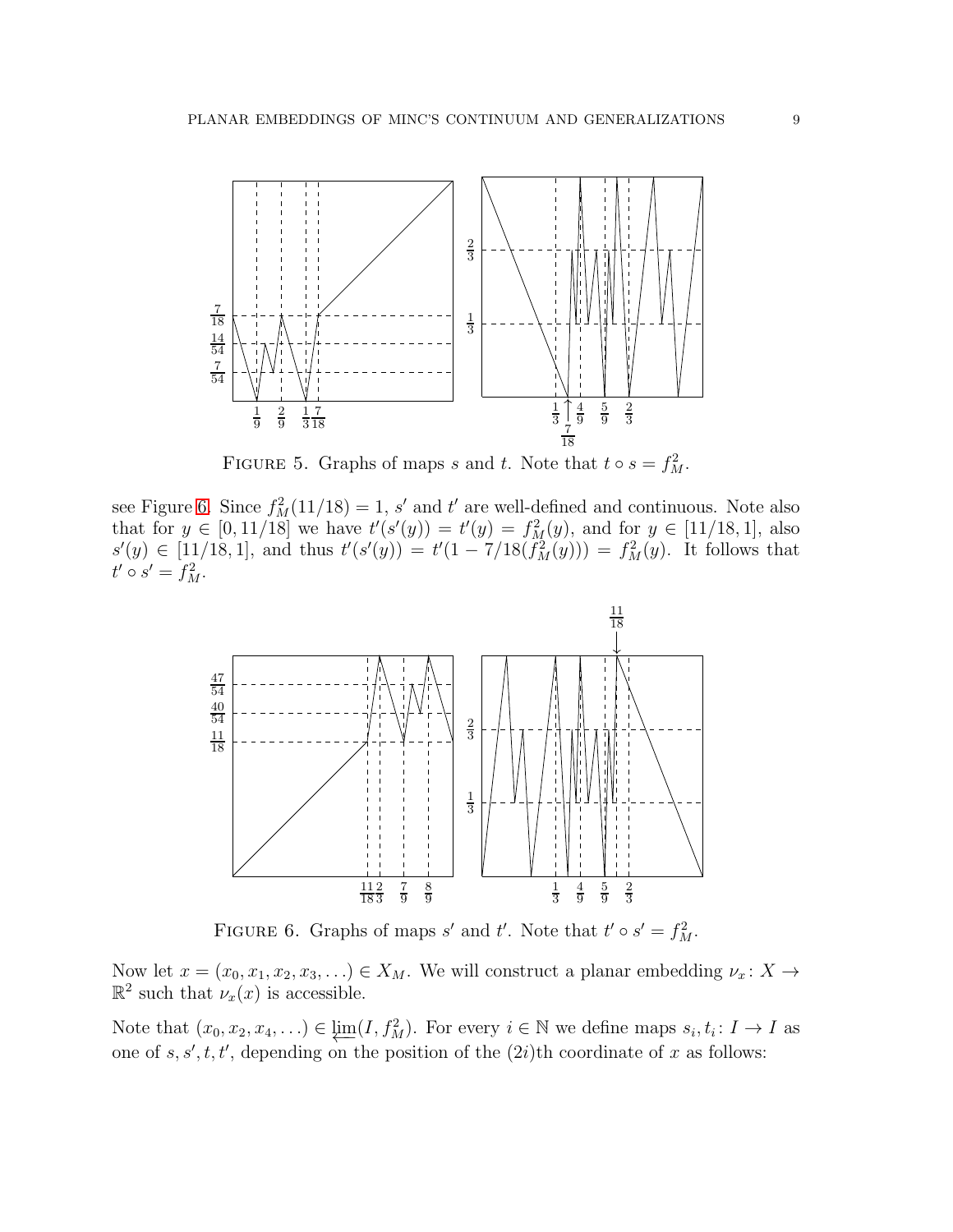$$
s_i = \begin{cases} s', & x_{2i} \in [0, \frac{7}{18}], \\ s, & x_{2i} \in (\frac{7}{18}, 1]. \end{cases} \qquad t_i = \begin{cases} t', & x_{2i} \in [0, \frac{7}{18}], \\ t, & x_{2i} \in (\frac{7}{18}, 1]. \end{cases}
$$

Note that  $t_i \circ s_i = f_M^2$ ,  $s_i(x_{2i}) = x_{2i}$ , and  $x_{2i}$  is not in a zigzag of  $s_i$  for every  $i \in \mathbb{N}$ . Furthermore, for  $i \in \mathbb{N}$  we define  $g_i := s_i \circ t_{i+1}$ , see the commutative diagram in Figure [7.](#page-9-1)



<span id="page-9-1"></span>FIGURE 7. Commutative diagram. Minc's continuum  $X_M$  is homeomorphic to  $\lim(I, g_i)$ , and coordinates of x will not be in zigzags of bonding maps  $g_i$ .

<span id="page-9-2"></span>**Lemma 4.1.** If y is in a zigzag of  $g_i = s_i \circ t_{i+1}$ , then  $t_{i+1}(y)$  is in a zigzag of  $s_i$ .

*Proof.* By Proposition [3.4,](#page-5-0) y is in a zigzag of  $t_{i+1}$ , or  $t_{i+1}(y)$  is in a zigzag of  $s_i$ . Assume that y is in a zigzag of  $t_{i+1}$ . Then Remark [3.2](#page-4-3) implies that there are critical points  $c_k, c_{k+1}$  of  $t_{i+1}$  such that  $c_k < y < c_{k+1}, t_{i+1}|_{[c_k, c_{k+1}]}$  is monotone, and  $t_{i+1}([c_k, c_{k+1}]) =$  $[1/3, 2/3]$ . Furthermore,  $s_i|_{[1/3, 2/3]}$  is monotone, and  $s_i([1/3, 2/3]) = [0, 2/3]$  if  $s_i = s$ , or  $s_i([1/3, 2/3]) = [1/3, 1]$  if  $s_i = s'$ . In any case,  $g_i|_{[c_k, c_{k+1}]} = s_i \circ t_{i+1}|_{[c_k, c_{k+1}]}$  is monotone, and at least one of  $g_i(c_k), g_i(c_{k+1})$  is in  $\{0, 1\}$ . By Remark [3.2,](#page-4-3) y is not in a zigzag of  $g_i$ , which is a contradiction. It follows that  $t_{i+1}(y)$  must be in a zigzag of  $s_i$  $\Box$ 

<span id="page-9-3"></span>**Lemma 4.2.** For every  $i \geq 0$  it holds that  $g_i(x_{2(i+1)}) = x_{2i}$  and  $x_{2(i+1)}$  not in a zigzag of  $g_i$ .

*Proof.* We have  $g_i(x_{2(i+1)}) = g_i(s_{i+1}(x_{2(i+1)})) = s_i \circ t_{i+1} \circ s_{i+1}(x_{2(i+1)}) = s_i \circ f_M^2(x_{2(i+1)}) =$  $s_i(x_{2i}) = x_{2i}$ . Furthermore, assume that  $x_{2(i+1)}$  is in a zigzag of  $g_i$ . By Lemma [4.1,](#page-9-2)  $t_{i+1}(x_{2(i+1)}) = x_{2i}$  is in a zigzag of  $s_i$ . That is a contradiction.

<span id="page-9-0"></span>**Theorem 4.3.** *For every*  $x \in X_M$  *there exists a thin planar embedding*  $\nu_x \colon X_M \to \mathbb{R}^2$ *such that*  $\nu_x(x)$  *is accessible.* 

*Proof.* Proof follows directly from Theorem [3.6](#page-7-2) and Lemma [4.2.](#page-9-3)

**Example 4.4.** In particular, let  $x = (1/2, 1/2, 1/2, ...)$ . Then  $s_i = s$ ,  $t_i = t$ , and  $g_i =: g = s \circ t$  for every  $i \in \mathbb{N}$ . Thus there is a homeomorphism  $h: X_M \to \varprojlim(I, g)$ such that  $h(x) = (s(1/2), s(1/2), ...) = (1/2, 1/2, ...) \in \underline{\lim}(I, g)$ , and  $1/2$  is not in a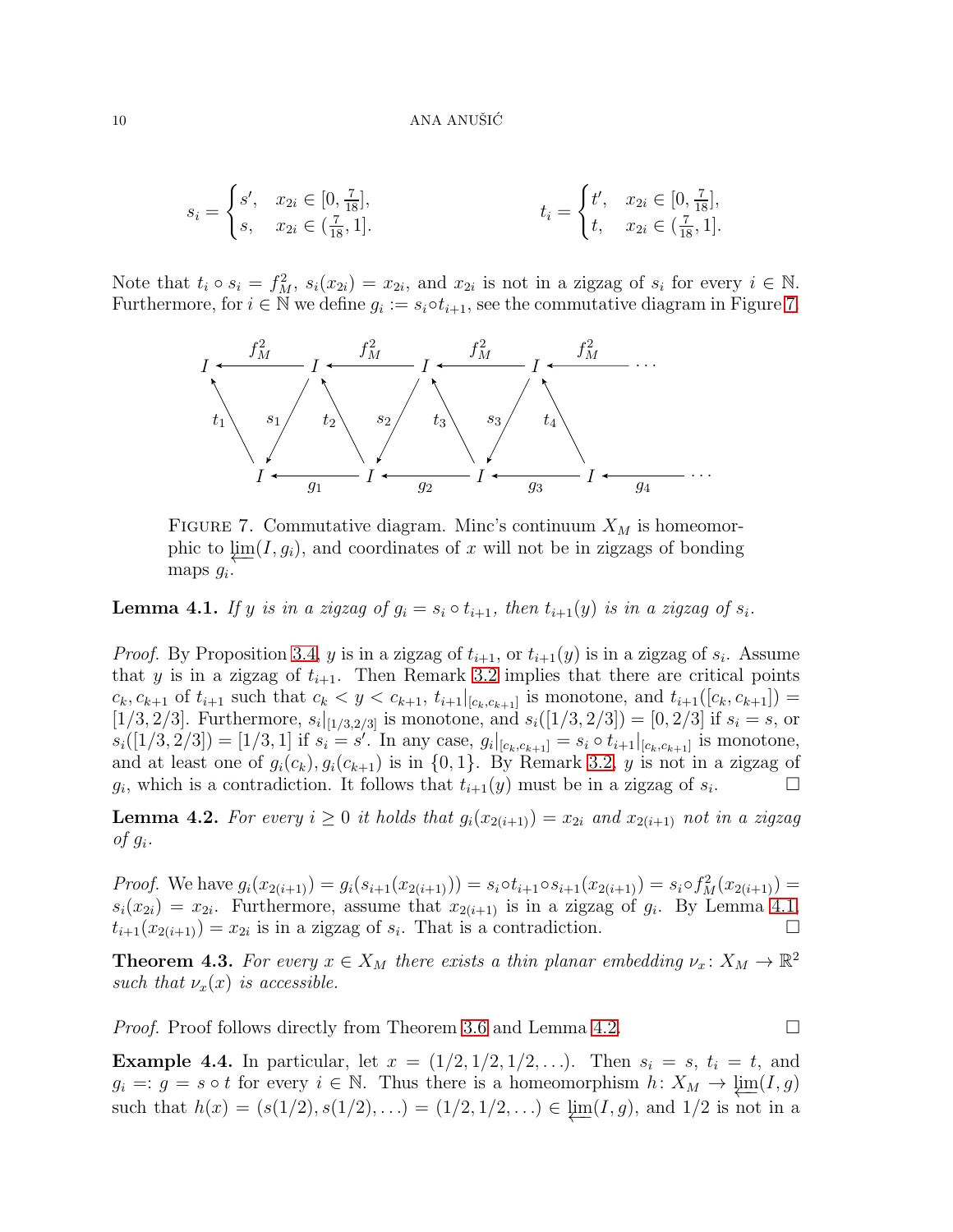

<span id="page-10-0"></span>FIGURE 8. Graph of  $g = s \circ t$ , with x axis expanded for clarity. Note that  $1/2$  is not in a zigzag of g.

zigzag of g, see the graph of g in Figure [8.](#page-10-0) We can then easily embed  $\lim(I, g)$  in the plane with  $(1/2, 1/2, ...)$  accessible.

### <span id="page-10-1"></span>5. POST-CRITICALLY FINITE LOCALLY EVENTUALLY ONTO BONDING MAP  $f$

We start this section with a theorem which generalizes previous ideas to a much larger class of chainable continua. We will then show that if  $f$  is piecewise monotone and postcritically finite locally eventually onto map, then for an arbitrary  $x \in \lim(I, f) =: X_f$ there is a planar embedding  $\nu_x \colon X_f \to \mathbb{R}^2$  such that  $\nu_x(x)$  is an accessible point of  $\nu_x(X_f)$ . Recall that f is *piecewise monotone* if there is finitely many points  $0 = c_0$  <  $c_1 < \ldots < c_m < c_{m+1} = 1$  such that f is strictly monotone on  $[c_i, c_{i+1}]$  for every  $i \in \{0, \ldots, m\}$ . The set  $C = \{c_0, c_1, \ldots, c_m, c_{m+1}\}\$  will be referred to as *critical set*.

**Definition 5.1.** Let  $f: I \to I$  be a piecewise monotone map, and  $y \in I$  be a noncritical point of f. Then there is a maximal interval  $J := J(f, y) \subset I$  such that  $y \in J$ , and  $f|_J$  is one-to-one. If y is a critical point of f, then there are two maximal intervals  $J_1, J_2 \ni y$  such that  $f|_{J_1}, f|_{J_2}$  are one-to-one. It holds that  $J_1 \cap J_2 = \{y\}$ , and exactly one of  $f|_{J_1}, f|_{J_2}$  is monotone increasing. We define  $J(f, y) = J_1$  if  $f(J_1) \subseteq f(J_2)$ , or  $J(f, y) = J_2$  otherwise. For  $y \in I$  we denote  $B(f, y) := f(J(f, y))$  and call it an f*-branch of* y.

<span id="page-10-2"></span>**Theorem 5.2.** Let  $X = \varprojlim(I, f_i)$ , where every  $f_i$  is piecewise monotone onto map, *and let*  $x = (x_0, x_1, x_2, ...) \in X$ *. Assume that the following conditions are satisfied:* 

- (1) *there exist*  $a < b \in I$  *such that*  $B(f_i, x_i) = [a, b]$  *for every*  $i \in \mathbb{N}$ *,*
- (2) *there is*  $\varepsilon > 0$  *such that*  $[a, a+\varepsilon) \cap \{x_i : i \ge 0\} = \emptyset$ , or  $\{x_i : i \in \mathbb{N}\} \cap (b-\varepsilon, b] = \emptyset$ ,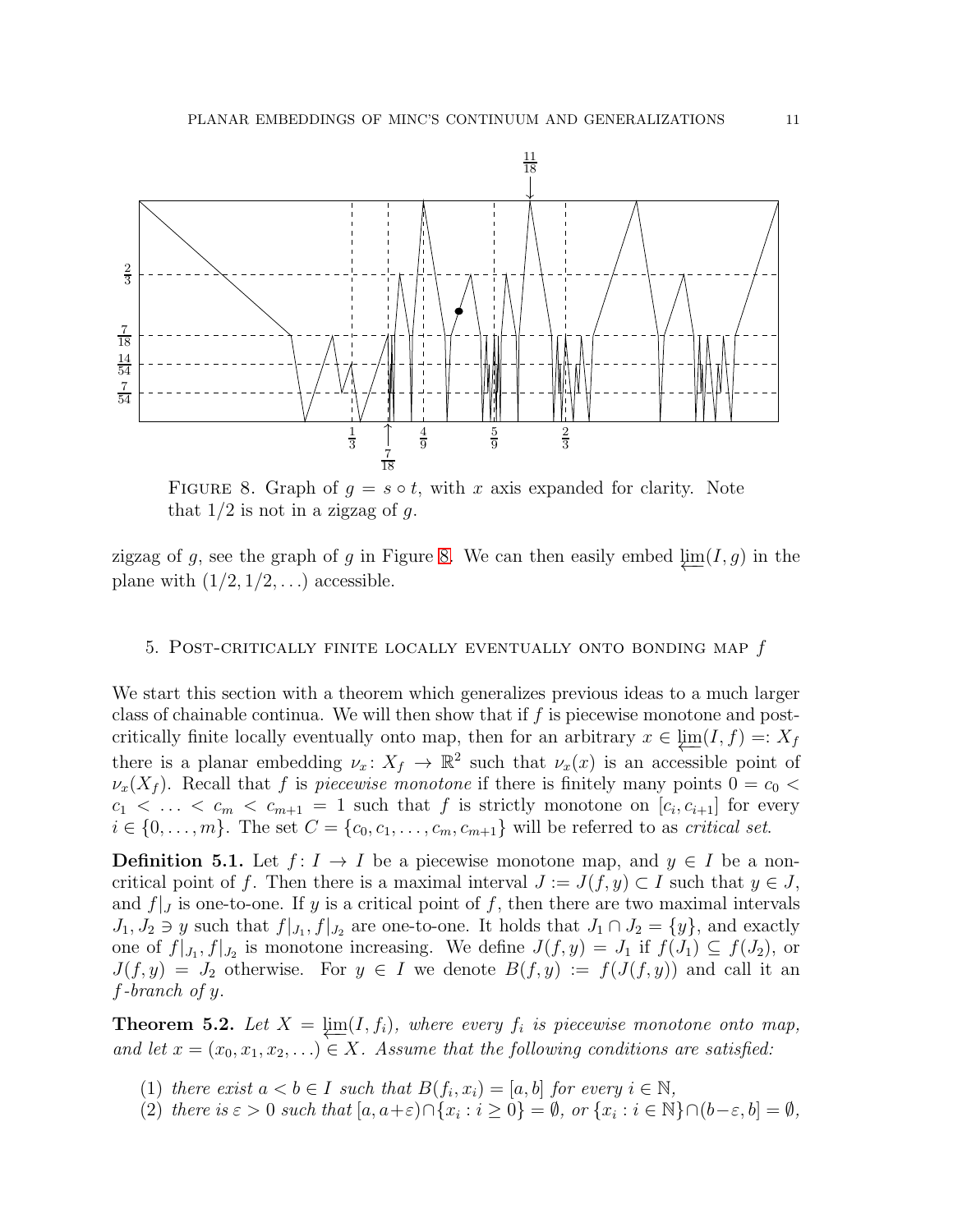### $12$  ANA ANUŠIĆ

(3) *for every interval*  $J \subset I$  *of diameter*  $\geq \varepsilon/2$  *it holds that*  $f_i(J) = I$  *for every*  $i \in \mathbb{N}$ .

*Then there exists a thin embedding*  $\nu_x: X \to \mathbb{R}^2$  such that  $\nu_x(x)$  *is an accessible point of*  $\nu_x(X)$ *.* 

*Proof.* For every  $i \in \mathbb{N}$  we will define  $s_i, t_i \colon I \to I$  such that  $t_i \circ s_i = f_i$ , and such that  $s_i(x_i)$  is not in a zigzag of  $s_{i-1} \circ t_i$ . The reader is encouraged to recall the maps  $s, t, s', t'$ from the previous section.

**Case 1.** Assume that  $[a, a + \varepsilon) \cap \{x_i : i \ge 0\} = \emptyset$  in (2). By (3), for every  $i \in \mathbb{N}$  there is  $[\alpha_i, \beta_i] \subset [a, a + \varepsilon)$  such that  $f_i(\alpha_i) = 1$ ,  $f_i(\beta_i) = 0$ . We define  $s_i, t_i \colon I \to I$  as follows

$$
s_i(y) := \begin{cases} \beta_i(1 - f_i(y)), & y \in [0, \beta_i], \\ y, & y \in [\beta_i, 1]. \end{cases} \qquad t_i(y) := \begin{cases} 1 - \frac{1}{\beta_i}y, & y \in [0, \beta_i], \\ f_i(y), & y \in [\beta_i, 1], \end{cases}
$$

Since  $f_i(\beta_i) = 0$ , it follows that  $s_i, t_i$  are well-defined and continuous. Furthermore, if  $y \in [0, \beta_i],$  then  $\beta_i(1 - f_i(y)) \in [0, \beta_i],$  so  $t_i(s_i(y)) = 1 - \frac{1}{\beta_i}$  $\frac{1}{\beta_i}(\beta_i(1-f_i(y))) = f_i(y)$ . Thus  $t_i \circ s_i(y) = f_i(y)$  for every  $x \in I$ . Note that  $s_i(x_i) = x_i$  and Remark [3.2](#page-4-3) implies that  $x_i$ is not in a zigzag of  $f_i$ , for every  $i \in \mathbb{N}$ .

We claim that  $x_i = s_i(x_i)$  is not in a zigzag of  $s_{i-1} \circ t_i$ . Note first that if  $x_i$  is not in a zigzag of  $f_i$ , then it is also not in a zigzag of  $t_i$ . Since also  $t_i(x_i) = x_{i-1}$  is not in a zigzag of  $s_{i-1}$ , Proposition [3.4](#page-5-0) implies that  $x_i$  is not in a zigzag of  $s_{i-1} \circ t_i$ . Assume that  $x_i$  is in a zigzag of  $f_i$ . In particular, Remark [3.2](#page-4-3) implies that  $J(f_i, x_i)$  does not contain  $\beta_i$ , and thus  $J(f_i, x_i) \subset (\beta_i, 1]$ . So  $J(t_i, x_i) = J(f_i, x_i)$ , and, by (1),  $t_i |_{J(f_i, x_i)} : J(f_i, x_i) \to [a, b]$ is one-to-one. Let  $\alpha'_{i-1} \in [\alpha_{i-1}, \beta_{i-1}]$  be the largest such that  $s_{i-1}(\alpha'_{i-1}) = 0$ . Since  $s_{i-1}(\alpha_{i-1}) = 0$ , such  $\alpha'_{i-1}$  exists. Moreover,  $s_{i-1}((\alpha'_{i-1}, b)) = (0, b)$ , and  $s_{i-1}|_{[x_{i-1},b]}$  is one-to-one. Let  $J' \subset J(f_i, x_i)$  be such that  $t_i|_{J'} : J' \to [\alpha'_{i-1}, b]$  is a homeomorphism. Then  $x_i \in J'$  and Lemma [3.3](#page-5-1) implies that  $x_i$  is not in a zigzag of  $s_{i-1} \circ t_i$ .

Thus there is a homeomorphism  $h: \varprojlim(I, f_i) \to \varprojlim(I, s_{i-1} \circ t_i)$  given by  $(\xi_0, \xi_1, \xi_2, \ldots) \mapsto$  $(s_1(\xi_1), s_2(\xi_2), \ldots) = (\xi_1, \xi_2, \ldots)$ . In particular,  $(x_1, x_2, \ldots) \in \underline{\lim}(I, s_{i-1} \circ t_i)$ , and since  $x_i$  is not contained in a zigzag of  $s_{i-1} \circ t_i$  for every  $i \geq 2$ , Theorem [3.5](#page-7-1) implies that there exists a thin planar embedding of  $\lim(I, s_{i-1} \circ t_i)$  in which x is accessible. Theorem [3.6](#page-7-2) finishes the proof in this case.

**Case 2.** Assume that  $[a, a + \varepsilon) \cap \{x_i : i \ge 0\} \neq \emptyset$ . By (2),  $\{x_i : i \ge 0\} \cap (b - \varepsilon, b] = \emptyset$ . By (3), for every  $i \in \mathbb{N}$  there is  $[\beta_i, \gamma_i] \subset (b - \varepsilon, b]$  such that  $f_i(\beta_i) = 1$ , and  $f_i(\gamma_i) = 0$ . We define maps  $s_i, t_i: I \to I$  as

$$
s_i(y) := \begin{cases} y, & y \in [0, \beta_i], \\ 1 - (1 - \beta_i) f_i(y), & y \in [\beta_i, 1]. \end{cases} \qquad t_i(y) := \begin{cases} f_i(y), & y \in [0, \beta_i], \\ \frac{1}{1 - \beta_i}(1 - y), & y \in [\beta_i, 1], \end{cases}
$$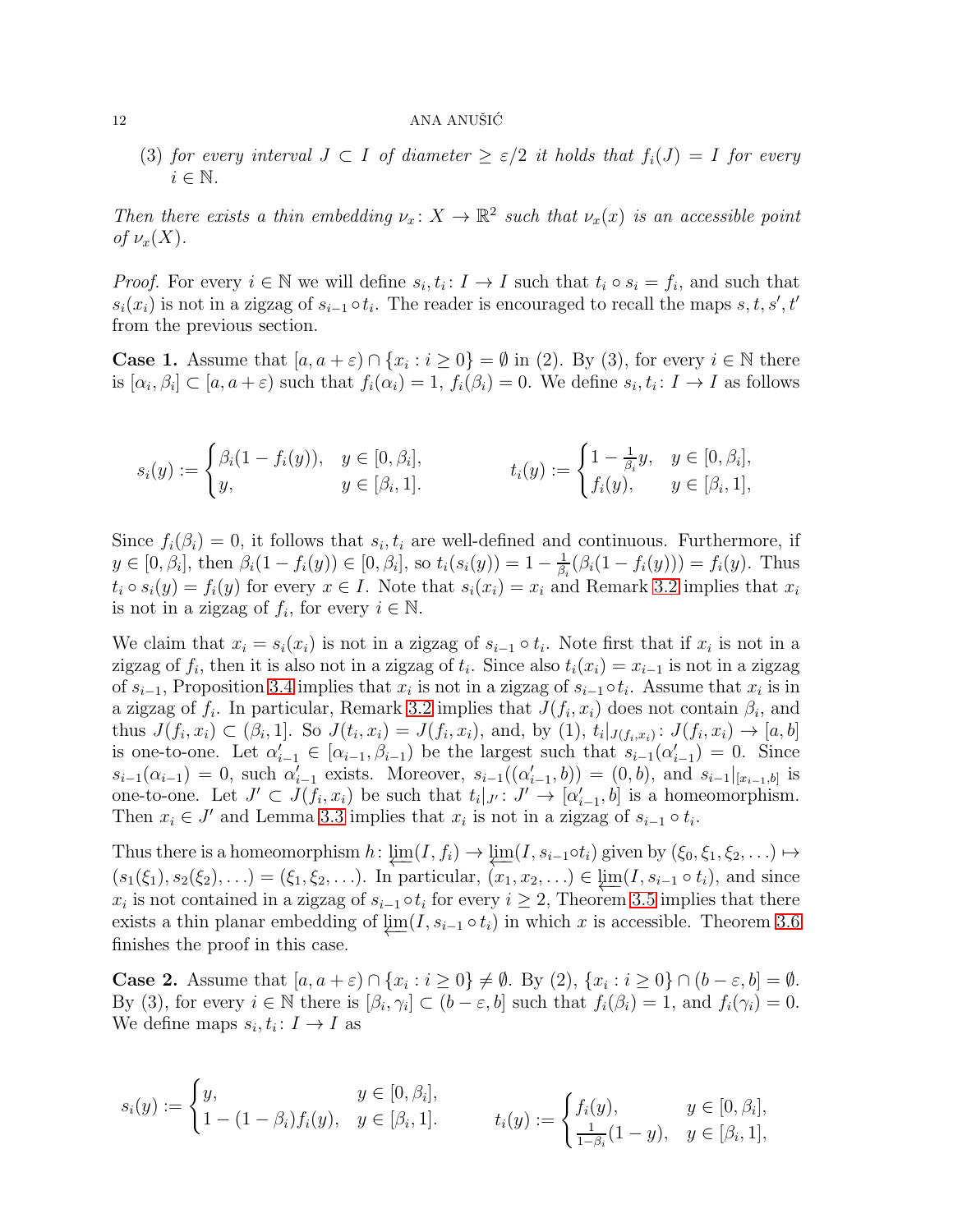Since  $f_i(\beta_i) = 1$ , it follows that  $s_i, t_i$  are continuous. Moreover, if  $y \in [\beta_i, 1]$ , then  $s_i(y) = 1 - (1 - \beta_i) f_i(y) \in [\beta_i, 1],$  so  $t_i(s_i(y)) = f_i(y)$ . It follows that  $t_i \circ s_i = f_i$ . Moreover,  $s_i(x_i) = x_i$ , and Remark [3.2](#page-4-3) implies that  $x_i$  is not in a zigzag of  $s_i$  for every  $i \in \mathbb{N}$ .

We again claim that  $x_i = s_i(x_i)$  is not in a zigzag of  $s_{i-1} \circ t_i$  for every  $i \geq 2$ . If  $x_i$ is not in a zigzag of  $f_i$ , then it is also not in a zigzag of  $t_i$ , so by Proposition [3.4,](#page-5-0) it is not in a zigzag of  $s_{i-1} \circ t_i$ . If  $x_i$  is in a zigzag of  $f_i$ , then Remark [3.2](#page-4-3) implies that  $J(f_i, x_i) \subset [0, \beta_i)$ , and again  $J(t_i, x_i) = J(f_i, x_i)$ , and  $t_i |_{J(t_i, x_i)} : J(t_i, x_i) \to [a, b]$ is a homeomorphism. Since  $s_{i-1}(\gamma_{i-1}) = 1$ , there is the smallest  $\gamma'_{i-1} \in [\beta_{i-1}, \gamma_{i-1}]$ such that  $s_{i-1}(\gamma'_{i-1}) = 1$ . We take  $J' \subset J(t_i, x_i)$  such that  $t_i|_{J'}: J' \to [a, \gamma'_{i-1}]$  is a homeomorphism. Since  $x_i \in J'$ ,  $s_{i-1}((a, \gamma'_{i-1})) = (a, 1)$ , and  $s_{i-1}|_{[a, x_{i-1}]}$  is one-to-one, Lemma [3.3](#page-5-1) again implies that  $x_i$  is not in a zigzag of  $s_{i-1} \circ t_i$ . The proof finishes the same as in Case 1.  $\Box$ 

**Definition 5.3.** An onto map  $f: I \to I$  is called *locally eventually onto (leo)* if for every interval  $J \subset I$  there is  $n \in \mathbb{N}$  such that  $f^{n}(J) = I$ .

**Lemma 5.4.** *If* f *is leo, then for every*  $\varepsilon > 0$  *there is*  $N \in \mathbb{N}$  *such that for every interval*  $J \subset I$  *with* diam  $(J) \geq \varepsilon$  *it holds that*  $f^{n}(J) = I$  *for every*  $n \geq N$ *.* 

*Proof.* We find intervals  $\{J_1, \ldots, J_k\}$  where diam  $J_i < \varepsilon/2$ , and  $\bigcup_{i=1}^k J_i = I$ . Since f is leo, we can find  $N \in \mathbb{N}$  such that  $f^N(J_i) = I$  for every  $i \in \{1, \ldots, k\}$ . Then also  $f^{n}(J_i) = I$  for every  $n \geq N$  and  $i \in \{1, ..., k\}$ . Then we note that every interval  $J \subset I$ such that  $\text{diam}(J) \geq \varepsilon$  contains at least one  $J_i$ , so  $f^n(J) = I$  for every  $n \geq N$ .

**Definition 5.5.** Let f be a piecewise monotone map with critical set  $\{0 = c_0 < c_1 <$  $\ldots < c_m < c_{m+1} = 1$ . We say that f is *post-critically finite* if every  $c_i$  is eventually periodic, *i.e.*, for every  $i \in \{0, ..., m+1\}$  there are  $j(i) \in \mathbb{N}$ , and  $k(i) \geq 0$  such that  $f^{j(i)+k(i)}(c_i) = f^{k(i)}(c_i).$ 

<span id="page-12-0"></span>**Remark 5.6.** Assume that f is piecewise monotone with critical set  $\{0 = c_0 < c_1 <$  $\ldots < c_n < c_{m+1} = 1$ , and assume f is post-critically finite. Then note that for every  $n \in \mathbb{N}$  and  $x \in I$ , the endpoints of  $B(f^n, x)$  belong to the set  $\{f^k(c_i) : i \in I\}$  $\{0,\ldots,m+1\}, k \in \mathbb{N}\},\$  which is a finite set. Thus there is only finitely many types of branches in all iterates of f, *i.e.*, the set  $\{B(f^n, x) : n \in \mathbb{N}, x \in I\}$  is finite.

<span id="page-12-1"></span>**Lemma 5.7.** Let  $X = \underline{\lim}(I, f)$ , where f *is piecewise monotone leo map which is postcritically finite, and let*  $x = (x_0, x_1, x_2, ...) \in X$ . Then there is a strictly increasing *sequence*  $(n_i)_{i>0} \subset \mathbb{N}$ , there are  $a < b \in I$ , and  $\varepsilon > 0$  such that

- (1)  $B(f^{n_i-n_{i-1}}, x_{n_i}) = [a, b],$  for all  $i \in \mathbb{N}$ ,
- (2)  $[a, a + \varepsilon) \cap \{x_{n_i} : i \in \mathbb{N}\} = \emptyset$  *or*  $\{x_{n_i} : i \in \mathbb{N}\} \cap (b \varepsilon, b] = \emptyset$ ,
- (3) *for every*  $i \in \mathbb{N}$ , and every interval  $J \subset I$  *of diameter*  $\geq \varepsilon/2$  *it holds that*  $f^{n_i-n_{i-1}}(J) = I.$

*Proof.* Let  $i \geq 0$ , and  $j \in \mathbb{N}$ . We will first prove that  $B(f^{j+1}, x_{i+j+1}) \subseteq B(f^j, x_{i+j})$ . Let  $J = J(f^{j+1}, x_{i+j+1})$ , so  $x_{i+j+1} \in J$ , and J is maximal such that  $f^{j+1}|_J$  is one-to-one.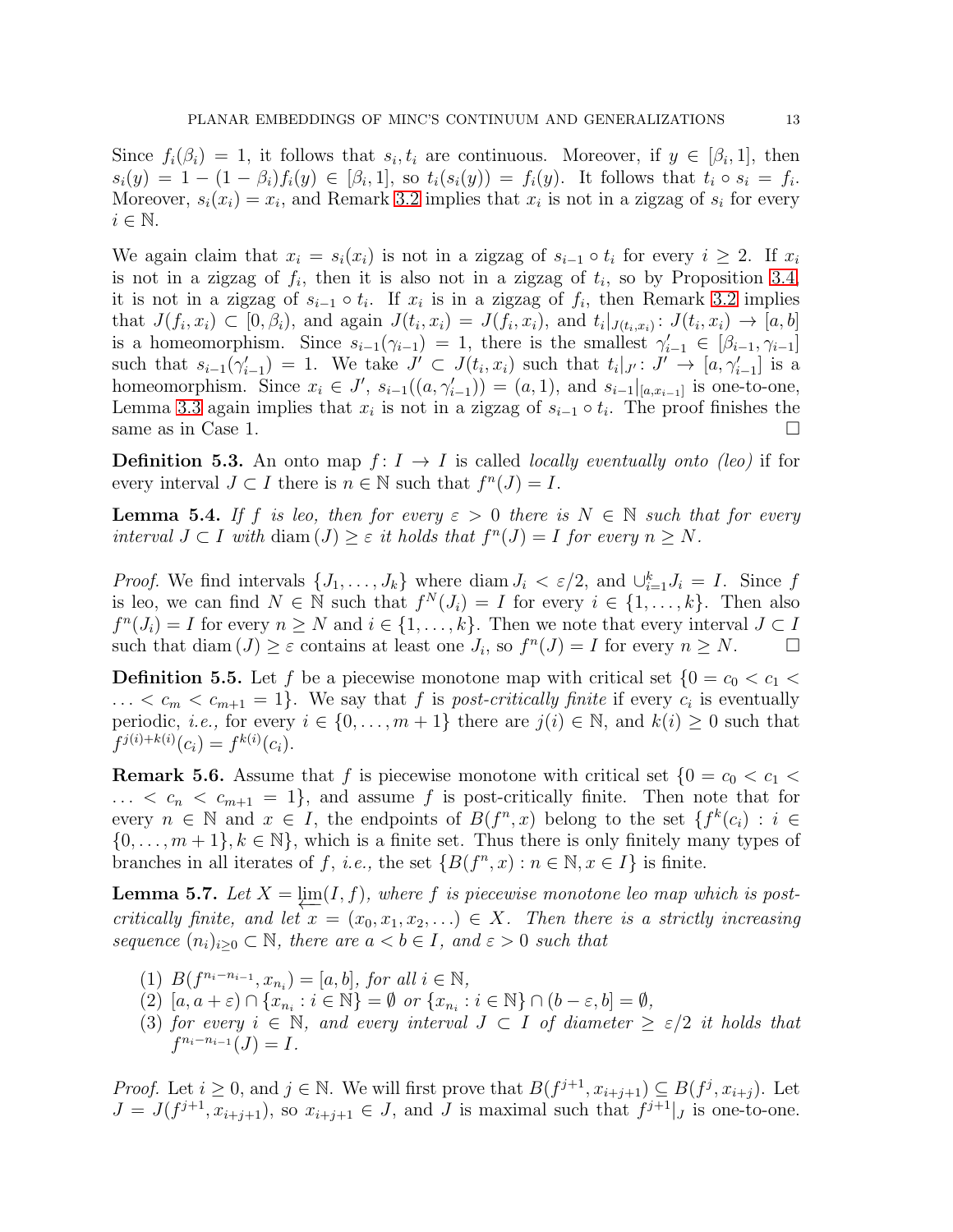### $14$  ANA ANUŠIĆ

Then also  $f|_J$  is one-to-one, and since  $f(x_{i+j+1}) = x_{i+j}$ , it follows that  $f(J) \ni x_{i+j}$ , and  $f^j|_{f(J)}$  is one-to-one. In particular,  $B(f^j, x_{i+j}) \supseteq f^{j+1}(J) = B(f^{j+1}, x_{i+j+1}).$ 

For every  $i \geq 0$  we define  $A_i(x) = \bigcap_{j \in \mathbb{N}} B(f^j, x_{i+j})$ . Since f is post-critically finite, Remark [5.6](#page-12-0) implies that  $\{A_i(x): i \geq 0\}$  is finite. The first part of the proof also implies that for every  $i \geq 0$  there is  $J(i)$  such that  $B(f^j, x_{i+j}) = A_i(x)$ , for every  $j \geq J(i)$ .

Since  $\{A_i : i \geq 0\}$  is finite, we can find a strictly increasing sequence  $(m_i)_{i \geq 0}$  and  $a < b \in$ I such that  $A_{m_i}(x) = [a, b]$  for all  $i \geq 0$ . Now we define the strictly increasing sequence  $(m'_i)_{i\geq 0}$  as  $m'_0 := m_0$ , and  $m'_i := \min\{m_j : m_j - m'_{i-1} \geq J(m'_{i-1})\}$ , for  $i > 0$ . So, since  $m'_i - m'_{i-1} \geq J(m'_{i-1}),$  we have  $B(f^{m''_i - m'_{i-1}} , x_{m'_i}) = B(f^{m'_i - m'_{i-1}} , x_{m'_{i-1} + (m'_i - m'_{i-1})}) =$  $A_{m'_{i-1}}(x) = [a, b]$ , for every  $i \ge 1$ .

Note that actually  $B(f^{m'_i-m'_{i-1}+k}, x_{m'_i+k}) = [a, b]$ , for every  $i \in \mathbb{N}$  and every  $k \ge 0$ . Furthermore, since  $B(f^{m'_i-m'_{i-1}}, x_{m'_i}) = [a, b]$ , and since  $f^{m'_i-m'_{i-1}}(x_{m'_i}) = x_{m'_{i-1}}$ , it follows that  $x_{m'_i} \in [a, b]$  for every  $i \in \mathbb{N}$ . In particular, there is a strictly increasing subsequence  $(n'_i)_{i\geq 0} \subset (m'_i)_{i\geq 0}$  such that  $(x_{n'_i})_{i\geq 0}$  converges to  $y \in [a, b]$ . Thus we can assume that there is  $\varepsilon > 0$  such that  $[a, a + \varepsilon) \cap \{x_{n_i'} : i \ge 0\} = \emptyset$ , or  $\{x_{n_i'} : i \ge 0\} \cap (b - \varepsilon, b] = \emptyset$ .

Since f is leo, there is  $N \in \mathbb{N}$  such that for every interval  $J \subset I$  of diameter  $\geq \varepsilon/2$ it holds that  $f^{n}(J) = I$  for every  $n \geq N$ . We find a strictly increasing subsequence  $(n_i)_{i\geq 0} \subset (n'_i)_{i\geq 0}$  such that  $n_i - n_{i-1} > N$  for every  $i \in \mathbb{N}$ . Then it also holds that  $[a, a + \varepsilon) \cap \{x_{n_i} : i \ge 0\} = \emptyset$ , or  $\{x_{n_i} : i \ge 0\} \cap (b - \varepsilon, b] = \emptyset$ . Thus  $(n_i)_{i \ge 0}$  satisfies (2) and (3).

We only have to show that  $(n_i)_{i\geq 0}$  satisfies (1). Let  $j > 0$ . Then there are  $i_1 > i_2$  such that  $n_j = m'_{i_1}$ , and  $n_{j-1} = m'_{i_2}$ . Since  $B(f^{m'_{i_2+1}-m'_{i_2}+k}, x_{m'_{i_2+1}+k}) = [a, b]$  for every  $k \in \mathbb{N}$ , by taking  $k = m'_{i_1} - m'_{i_2+1} \ge 0$ , we get  $B(f^{m'_{i_1} - m'_{i_2}}, x_{m'_{i_1}}) = B(f^{n_j - n_{j-1}}, x_{n_j}) = [a, b],$ which finishes the proof.  $\Box$ 

<span id="page-13-1"></span>**Corollary 5.8.** Let  $f: I \to I$  be a piecewise monotone, post-critically finite, leo map, *and let*  $x \in \underline{\lim}(I, f) = X_f$ . Then there exists a thin planar embedding  $\nu_x \colon X_f \to \mathbb{R}^2$ *such that*  $\nu_x(x)$  *is an accessible point of*  $\nu_x(X_f)$ *.* 

*Proof.* Let  $(n_i)_{i\geq 0}$  be as in Lemma [5.7.](#page-12-1) Then Theorem [5.2](#page-10-2) implies that there is a thin planar embedding  $\nu'_x$ :  $\varprojlim(I, f^{n_i-n_{i-1}}) \to \mathbb{R}^2$  such that  $\nu'_x((x_{n_0}, x_{n_1}, x_{n_2}, \ldots))$  is an accessible point of  $\nu'_x(\lim_{t \to \infty} (I, f^{n_i - n_{i-1}}))$ . Denote by  $h: X_f \to \lim_{t \to \infty} (I, f^{n_i - n_{i-1}})$  the homeomorphism given by  $h((\xi_0, \xi_1, \xi_2, \ldots)) = (\xi_{n_0}, \xi_{n_1}, \xi_{n_2}, \ldots)$ . Then  $h(x) = (x_{n_0}, x_{n_1}, x_{n_2}, \ldots)$ , and  $\nu_x := \nu'_x \circ h: X_f \to \mathbb{R}^2$  is a thin planar embedding such that  $\nu_x(x)$  is an accessible point of  $\nu_x(X_f)$ .

### **REFERENCES**

<span id="page-13-0"></span>[1] A. Anušić, H. Bruin, J. Činč, *Uncountably many planar embeddings of unimodal inverse limit spaces*, DCDS - Series A 37 (2017), 2285–2300.